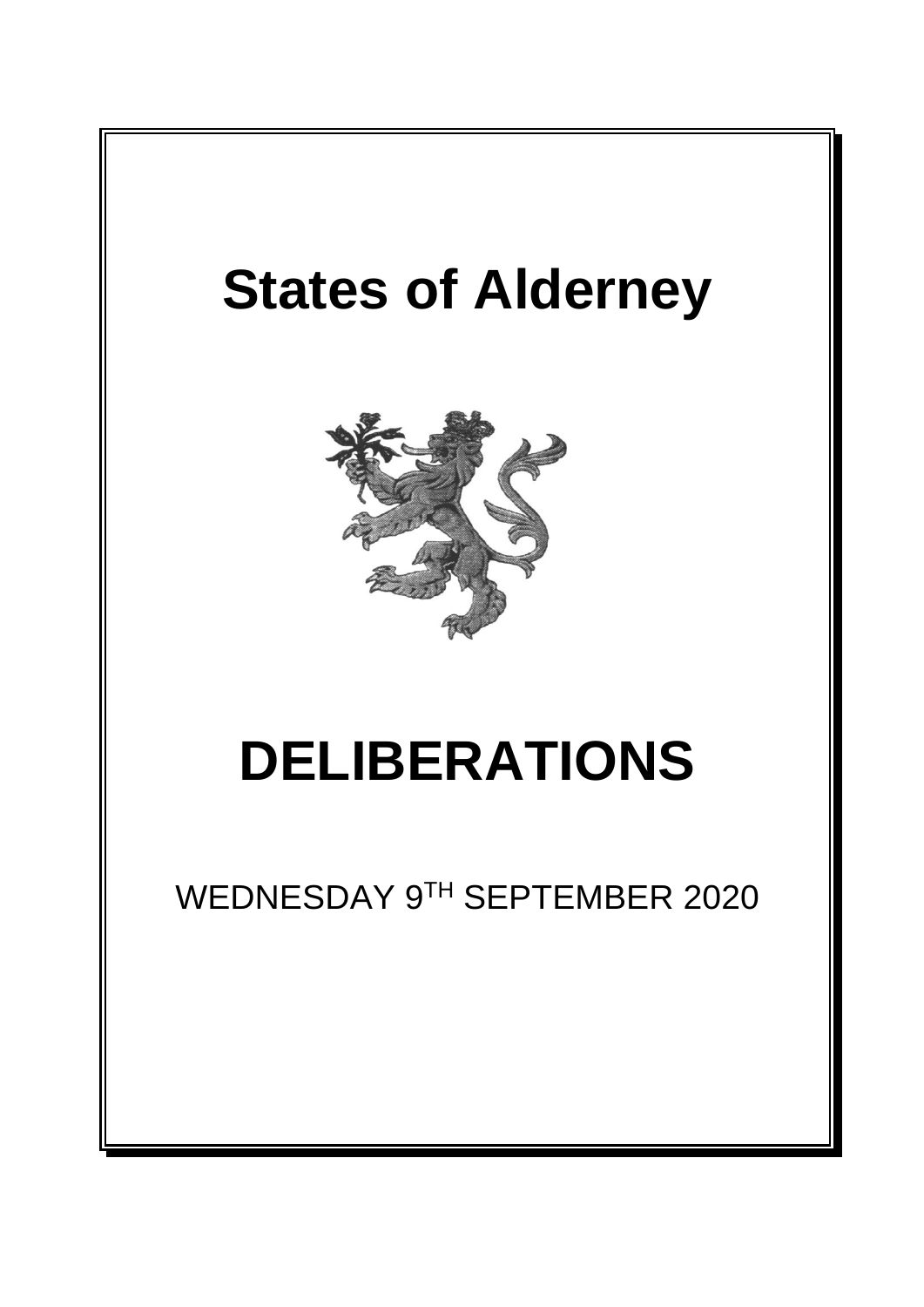# **STATES OF ALDERNEY**

# **DELIBERATIONS**

# **FOR THE STATES MEETING**

# **ON WEDNESDAY 9 TH SEPTEMBER 2020 AT 1730HRS**

Present: Mr William Tate, President Ms Annie Burgess Mr Mike Dean Mr James Dent Mr Kevin Gentle Mr Christian Harris Mr Louis Jean Mr Graham McKinley, OBE Mr Steve Roberts Mr Alex Snowdon

Lieutenant G T Workman RN (Rtd) represented His Excellency The Lieutenant-Governor of the Bailiwick of Guernsey.

# **Item I Chief Pleas**

**Two members of the public addressed the States Members:-**

- **Mrs Rosemary Hanbury regarding Government Reform**
- **Mr Kerry Wedd regarding the Community Swimming Pool**

# **Item II Human Tissue and Transplantation (Bailiwick of Guernsey) Law, 2020**

**The States of Alderney resolved to give its approval to the Projet de Loi entitled "The Human Tissue and Transplantation (Bailiwick of Guernsey) Law, 2020".**

Proposer: Mr James Dent Seconder: Mr Graham McKinley

**Approved by a majority**

| <b>FOR:</b>     | Ms Burgess, Mr Dean, Mr Dent, Mr Gentle, Mr Harris, Mr McKinley, |
|-----------------|------------------------------------------------------------------|
|                 | <b>Mr Roberts, Mr Snowdon</b>                                    |
| <b>AGAINST:</b> | Mr Jean                                                          |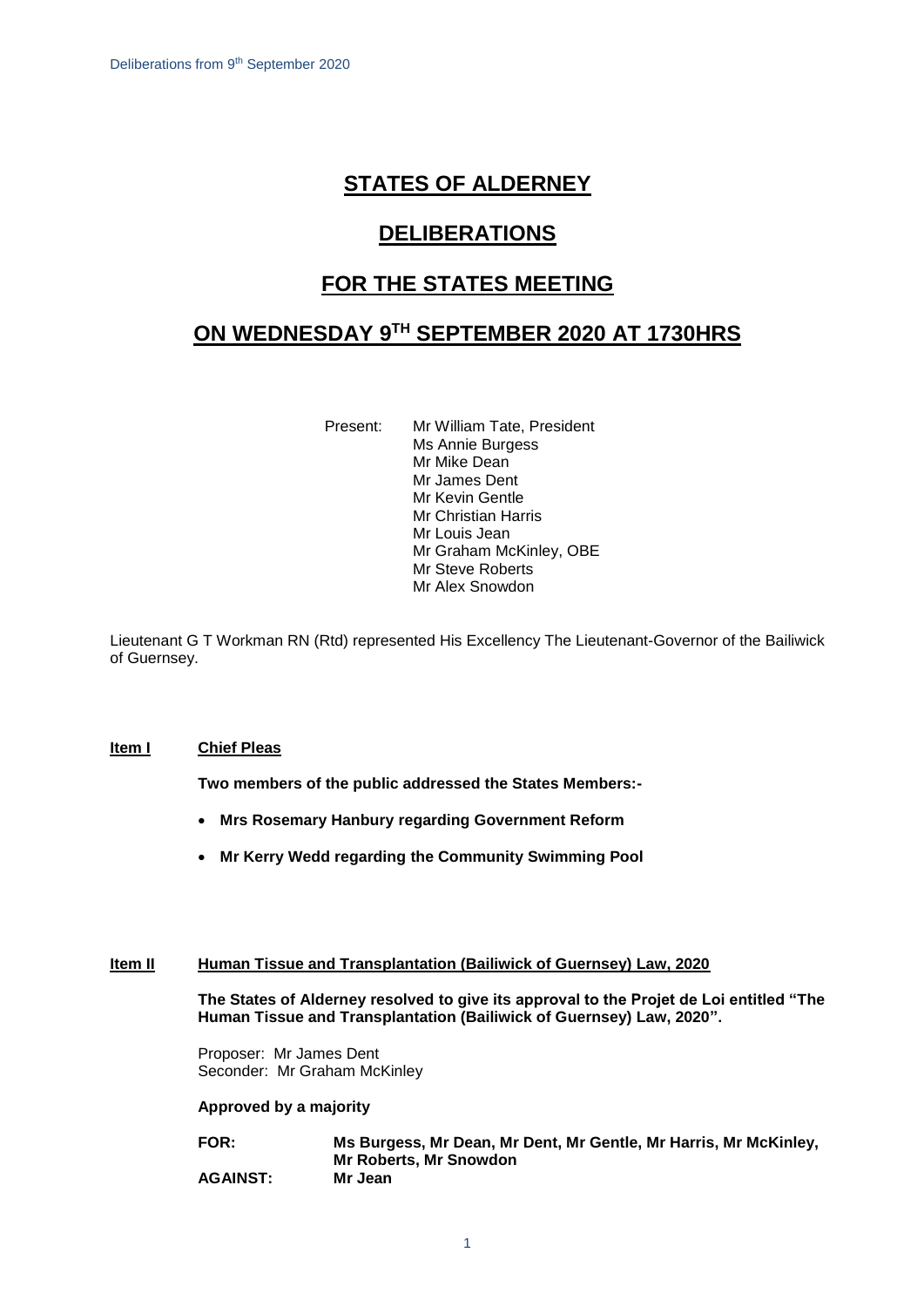# **Item III The Financial Services Business (Enforcement Powers) (Bailiwick of Guernsey) Law, 2020**

**The States of Alderney resolved to give its approval to the Projet de Loi entitled "The Financial Services Business (Enforcement Powers) (Bailiwick of Guernsey) Law, 2020".**

Proposer: Mr James Dent Seconder: Mr Christian Harris

## **Approved unanimously**

# **Item IV The Regulation of Fiduciaries, Administration Businesses and Company Directors , etc (Bailiwick of Guernsey) Law, 2020**

**The States of Alderney resolved to give its approval to the Projet de Loi entitled "The Regulation of Fiduciaries, Administration Businesses and Company Directors, etc (Bailiwick of Guernsey) Law, 2020".**

Proposer: Mr James Dent Seconder: Mr Christian Harris

**Approved unanimously**

# **Item V The Banking Supervision (Bailiwick of Guernsey) Law, 2020**

**The States of Alderney resolved to give its approval to the Projet de Loi entitled "The Banking Supervision (Bailiwick of Guernsey) Law, 2020".**

Proposer: Mr James Dent Seconder: Mr Christian Harris

**Approved unanimously**

## **Item VI The Protection of Investors (Bailiwick of Guernsey) Law, 2020**

**The States of Alderney resolved to give its approval to the Projet de Loi entitled "The Protection of Investors (Bailiwick of Guernsey) Law, 2020".**

Proposer: Mr James Dent Seconder: Mr Christian Harris

#### **Approved unanimously**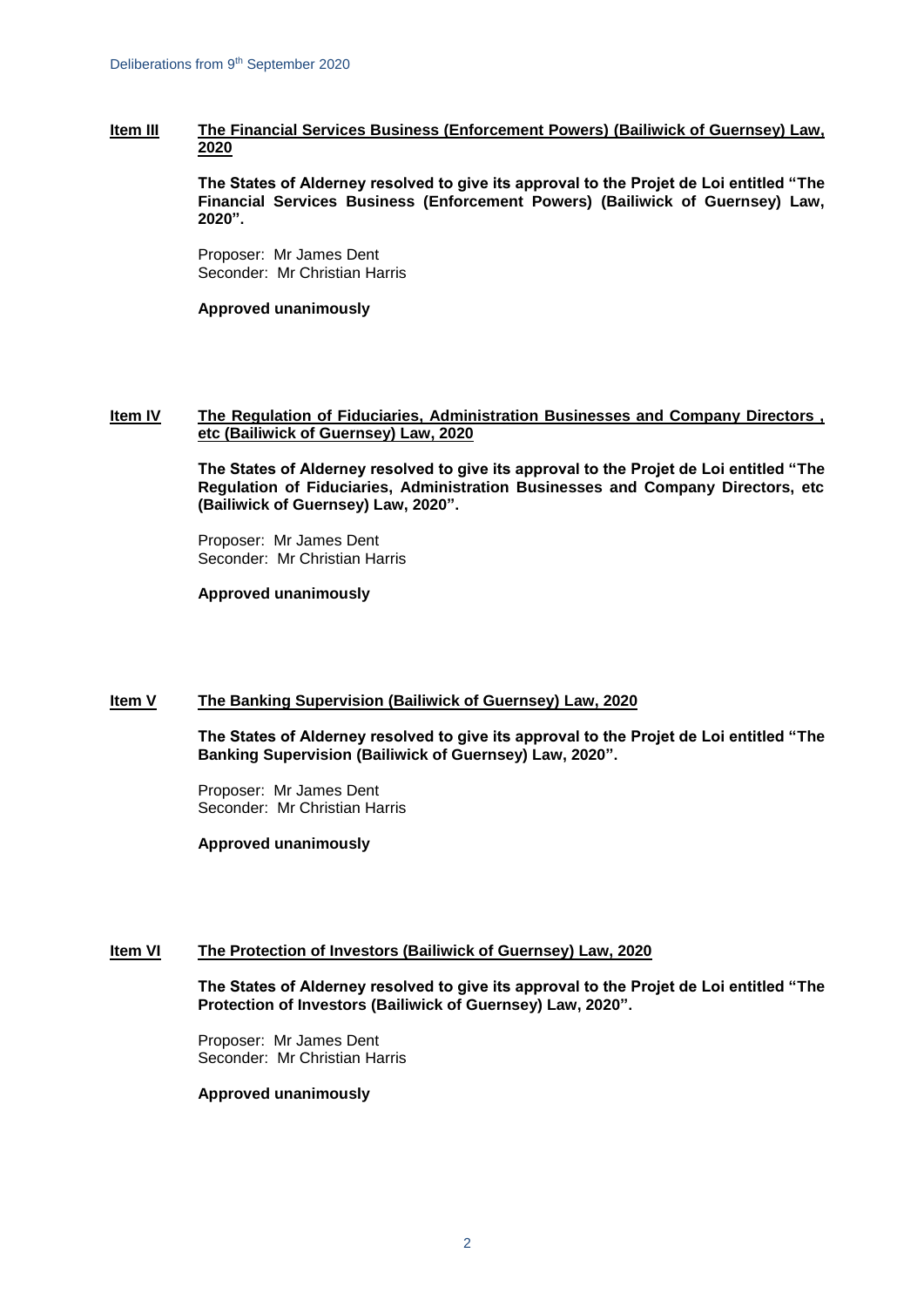# **Item VII The Alderney eGambling (Amendment) Ordinance, 2020**

**The States of Alderney resolved to approve The Alderney eGambling (Amendment) Ordinance, 2020.**

Proposer: Mr James Dent Seconder: Mr Christian Harris

**Approved unanimously**

## **Item VIII The Emergency Powers (Coronavirus) (General Provision) (Bailiwick of Guernsey) (No.4) Regulations, 2020**

Proposer: Mr James Dent Seconder: Mr Christian Harris

Amendment to withdraw the item received from Mr James Dent:-

Amendment Proposer: Mr James Dent Amendment Seconder: Mr Kevin Gentle

## **Approved unanimously**

**Item withdrawn**

## **Item IX The Emergency Powers (Coronavirus) (General Provision) (Bailiwick of Guernsey) (No.5) Regulations, 2020**

**The States of Alderney resolved not to annul "The Emergency Powers (Coronavirus) (General Provision) (Bailiwick of Guernsey) (No.5) Regulations, 2020"** 

Proposer: Mr James Dent Seconder: Mr Alex Snowdon

**Approved unanimously**

# **Item X The Emergency Powers (Coronavirus) (General Provision) (Bailiwick of Guernsey) (No.5A) Regulations, 2020**

**The States of Alderney resolved not to annul "The Emergency Powers (Coronavirus) (General Provision) (Bailiwick of Guernsey) (No.5A) Regulations, 2020"** 

Proposer: Mr James Dent Seconder: Mr Alex Snowdon

#### **Approved unanimously**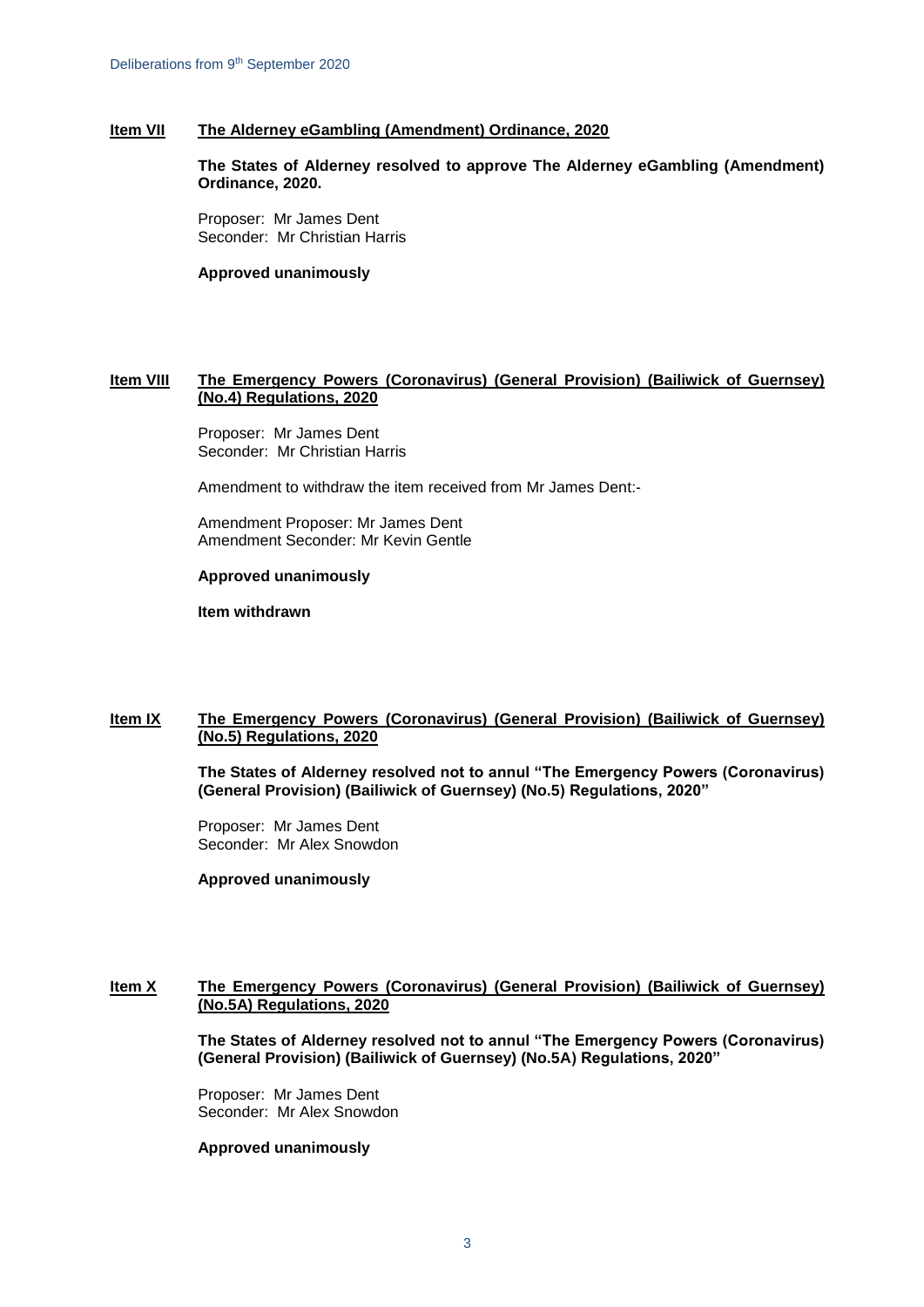# **Item XI The Government of Alderney (Amendment) Law, 2020**

**The States of Alderney resolved to approve The Government of Alderney (Amendment) Law, 2020 and to authorise the President or the Bailiff to present a most humble petition to Her Majesty praying for Her Royal Sanction thereto.** 

Proposer: Mr James Dent Seconder: Mr Kevin Gentle

**Approved unanimously**

## **Item XII By Election Dates**

**An Amendment was received from Mr Dent to replace the proposition with the following:-**

"The States of Alderney is asked

- **(1)** to approve of the arrangements for the By-Election 2020 to be held on Saturday, 10th October 2020, and
- **(2)** to approve the appointment of Elizabeth Maurice as Deputy Chief Executive effective from 25 June 2020."

Amendment Proposer: Mr James Dent Amendment Seconder: Mr Kevin Gentle

#### **The States of Alderney resolved**

- **(1) to approve of the arrangements for the By-Election 2020 to be held on Saturday, 10th October 2020, and**
- **(2) to approve the appointment of Elizabeth Maurice as Deputy Chief Executive effective from 25 June 2020.**

Proposer: Mr James Dent Seconder: Mr Mike Dean

## **Approved unanimously**

## **Item XIII Elections 2020**

**The States of Alderney resolved to approve that the elections for the year 2020 are as follows:-**

- **a. The Presidential Election to be held on Saturday 14th November 2020;**
- **b. The Ordinary Election to be held on Saturday 28th November 2020; and**
- **c. The Plebiscite Election to be held on Saturday 12th December 2020.**

Proposer: Mr James Dent Seconder: Mr Mike Dean

#### **Approved unanimously**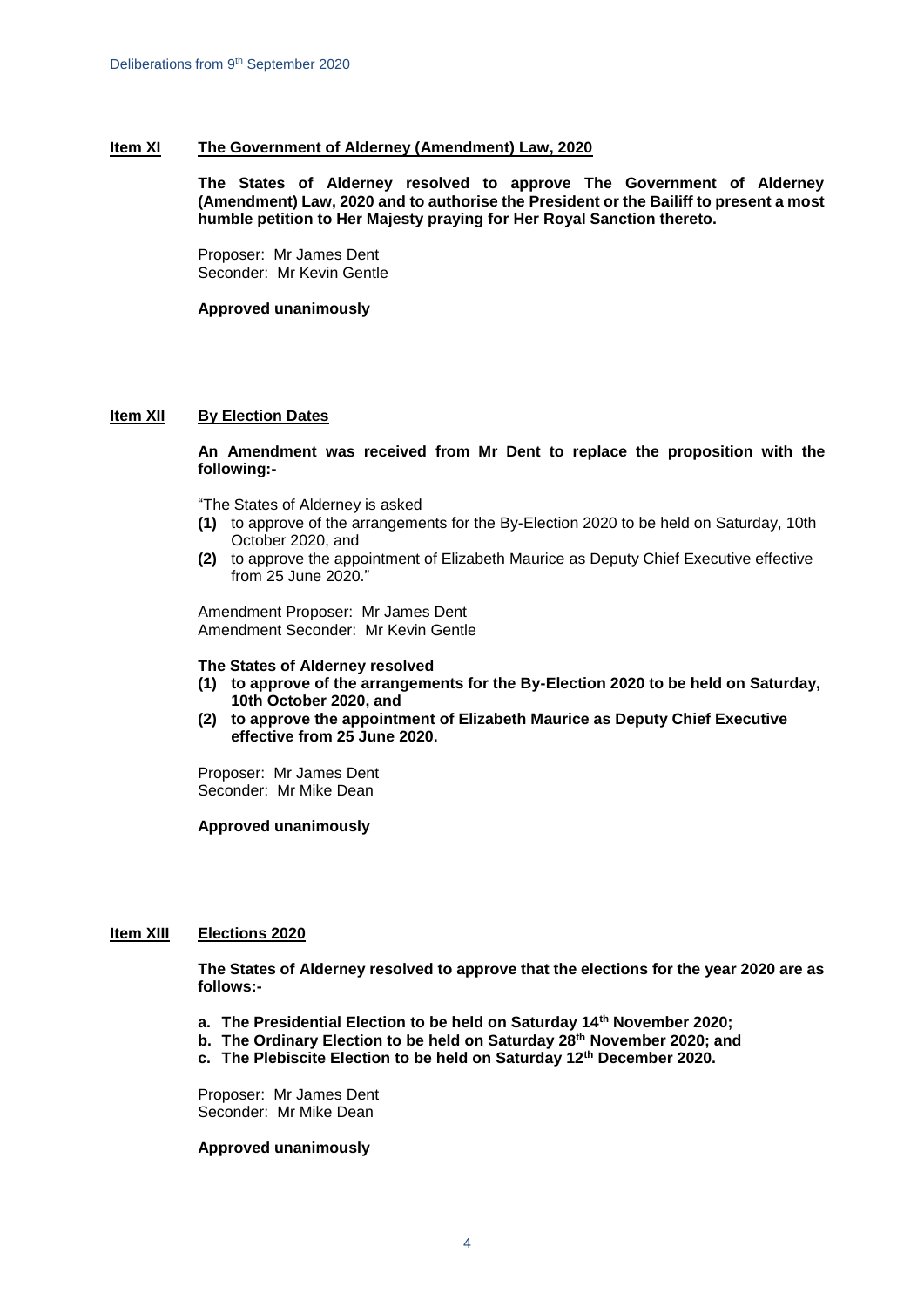# **Item XIV Code of Conduct Review Panel**

**The States of Alderney resolved to approve the appointment of Ms Barbara Benfield and Mr Roy Burke as additional permanent members to the Code of Conduct Review Panel.**

Proposer: Mr James Dent Seconder: Mr Graham McKinley OBE

## **Approved by a majority:-**

**FOR: Ms Burgess, Mr Dent, Mr Gentle, Mr Harris, Mr McKinley, Mr Roberts, Mr Snowdon AGAINST: Mr Dean ABSTAIN: Mr Jean** 

## **Item XV Homecoming Day**

**The States of Alderney resolved to accept Option 2 and confine celebrations to the 15th December irrespective of the day of the week this falls, but continue with the Monday holiday (in this case the Monday will remain a holiday but will not be a day of celebration or remembrance)**

Proposer: Mr James Dent Seconder: Ms Annie Burgess

**Item 1 was voted on and failed:-**

| <b>FOR:</b>     | Ms Burgess, Mr Gentle, Mr Jean                        |
|-----------------|-------------------------------------------------------|
| <b>AGAINST:</b> | Mr Dean, Mr Dent, Mr Harris, Mr McKinley, Mr Roberts, |
|                 | <b>Mr Snowdon</b>                                     |

**Item 2 was approved by a majority:-**

**FOR: Mr Dean, Mr Dent, Mr Harris, Mr Jean, McKinley, Mr Roberts, Mr Snowdon AGAINST: Ms Burgess, Mr Gentle** 

#### **Item XVI Excise Duty on Motor Fuel and Document Duty 2020**

**The States of Alderney resolved to:** 

- **1. Approve the proposals set out in this letter to enable the States of Alderney to set the rates of excise duty on Motor Fuel imports into Alderney and the rates of document duty on conveyances and other relevant documents in respect of Alderney real property, which was included in the Review of the Financial Relationship agreed in 2016, with effect from the 1st January, 2021.**
- **2. Approve the Customs and Excise (General Provisions) (Amendment) Ordinance, 2020.**
- **3. Approve the Alderney (Application of Legislation) (Document Duty) (Amendment) Ordinance, 2020.**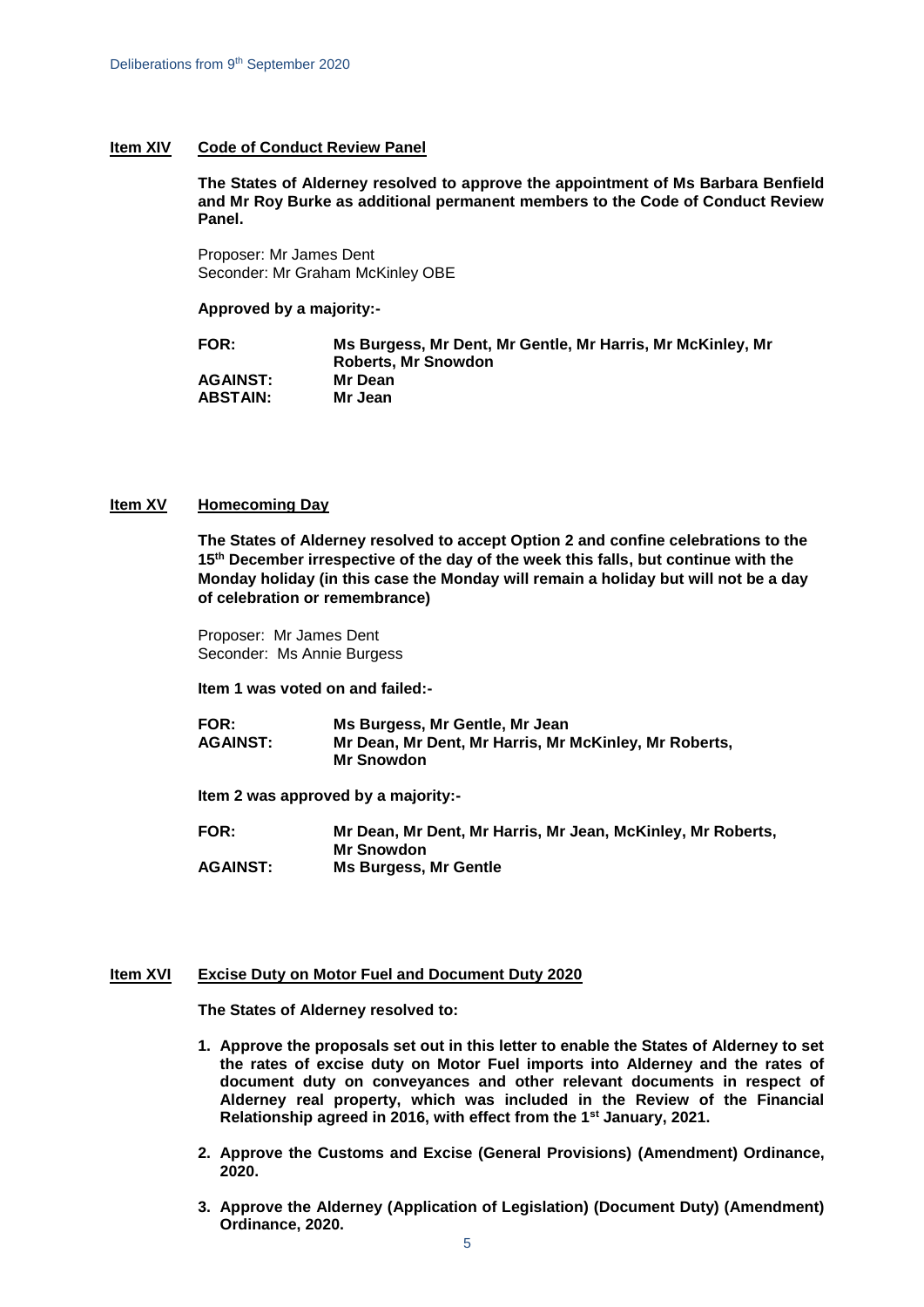**4. Agree to instruct the Law Officers to make the necessary amendments to The Duty on Long Leases (Variation of Rate and Ratio) (Alderney) Ordinance, 2003 and The Duty on Share Transfers (Variation of Rate and Ratio) (Alderney) Ordinance, 2003 so that 100% of the revenues are paid into the States of Alderney revenue account from 2021.**

Proposer: Mr James Dent Seconder: Mr Christian Harris

**All items 1, 2, 3 and 4 approved unanimously**

# **Item XVII The Alderney Property Tax Ordinance, 2020**

**The States of Alderney resolved to approve the text of the Alderney Property Tax Ordinance, 2020 to be enacted once the The Alderney Property Tax (Enabling Provisions) Law, 2020 receives Royal assent.**

*Proposer: Mr James Dent Seconder: Mr Christian Harris*

## **Approved by a majority**

**FOR: Ms Burgess, Mr Dean, Mr Dent, Mr Gentle, Mr Harris, Mr McKinley, Mr Roberts, Mr Snowdon AGAINST: Mr Jean**

# **Item XVIII Questions and Reports**

#### **Questions were received from:**

- **Alex Snowdon for Chairman of Policy & Finance Committee:-**
	- **1.** Can the Chairman explain the costs to the States of Alderney for the Newsletter, including civil service time, consultants employed, printing and delivery (including hand-delivering), total costs incurred so far? Also which committee approved the ongoing public funding?
	- **2.** Could Mr Dent explain the situation with testing for 5B and 5C and if the tests will be free or charged for visitors? Will 5C come into Alderney via Guernsey or directly from Southampton?
	- **3.** Can the Chairman give updates about transport links including any proposals backed by the Air Transport Advisory Group accountable to the Policy and Finance Committee and why these 'proposals' haven't been released to other States Members or public by the group? Is the Air Transport Advisory Group neutral or bias to a certain 'proposal', if so why?
	- **4.** At the last Policy & Finance committee, the decision was taken to look at repealing the Aliens law due to Brexit. Can the Chairman explain what safeguards will be included with potentially repealing the law and how restrictions would come into play to protect Guernsey's social security system with people accessing, without paying in to the system?
	- **5.** Can Mr Dent outline the steps being taken to recruit and review the structure of the Alderney civil service after a number of roles remain unappointed, is this a money saving exercise?